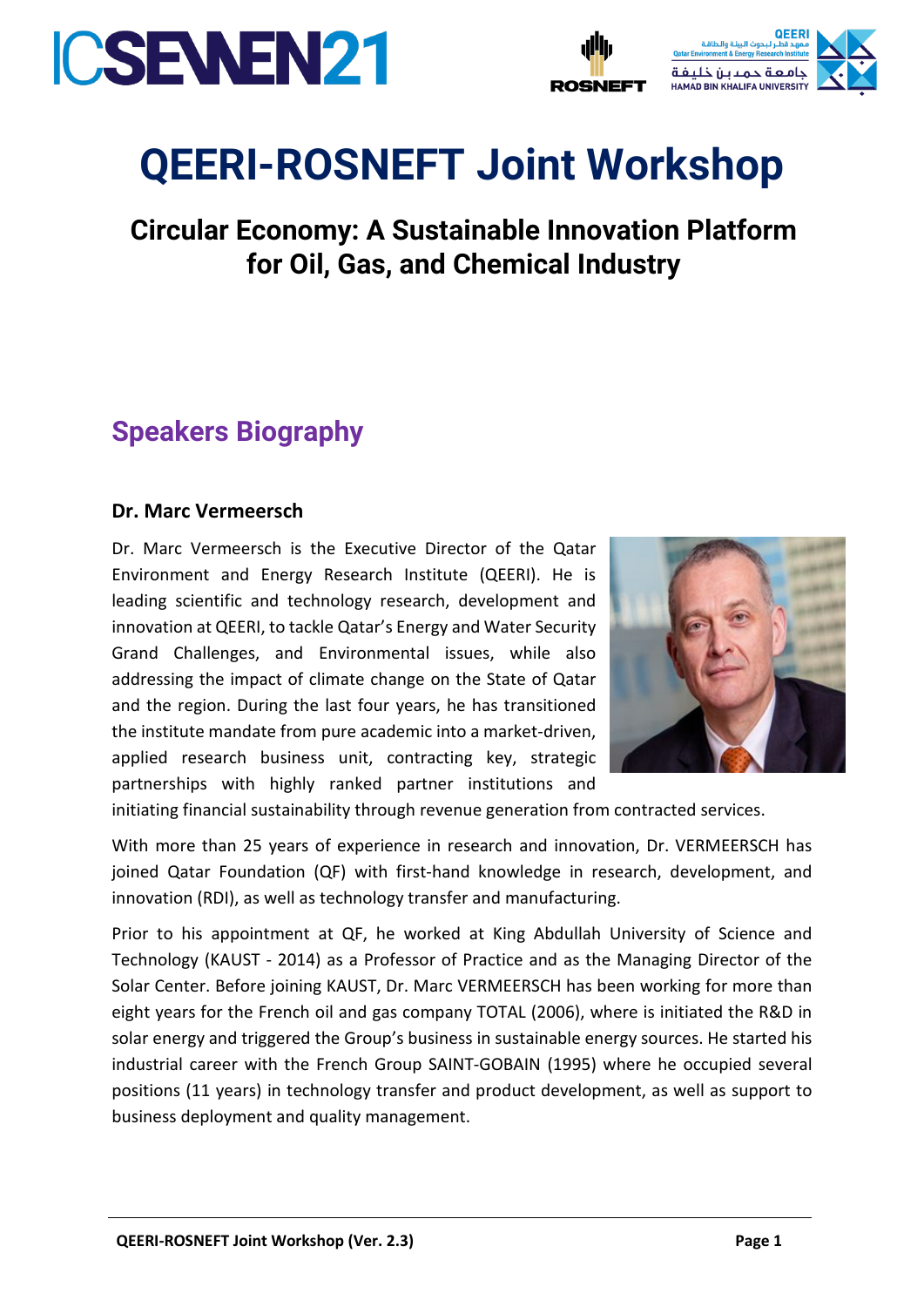

**QEERI-ROSNEFT Joint Workshop (Ver. 2.3) Page 2**

#### **Dr. Verónica Bermúdez Benito**

Dr. Verónica Bermúdez is a Senior Research Director at QEERI (Qatar Environment Research Institute, QEERI) where she is the Director of the Energy Center. She is leading scientific and technological research, development and innovation at QEERI in the field of Energy, while addressing the impact of climate change and developing sustainable development solutions in a Net-Zero Carbon emissions scenario.

During the last three years, she has transitioned the Energy Center mandate from pure academic into a market-driven, applied research unit, contracting key and strategic partnerships and has

positioned the center as the reference advisory institution in the country in the energy and sustainability transition. One of the key elements of this transition includes keeping a strong link with educational environments to train the future generations.

With more than 20 years of experience in research, development and innovation, Dr. Bermudez has joined Qatar Foundation (QF) with first-hand knowledge in industrial and applied research, development and deployment (RD&D), as well as technology transfer and manufacturing.

Prior to joining the organization in 2018, she was Acting General Manager of the Technology Division of the Atsugi Research Center at Solar Frontier KK in Japan. She has also held a position of Expert Engineer at EDF R&D, Senior Scientist at NEXCIS (start-up) and Head of the Optoelectronic Characterization Laboratory at IRDEP (EDF) in France, between others. She is in the Advisory Board of a number of entities and provides consultancy and high level strategic technology commercialization advice to global companies and small companies alike.

Dr. Bermudez has a strong scientific background in patents and IP management, and is passionate about realizing their commercial value. Her experience spans markets across the world including the US, Japan and others and she has worked for a number of companies – from large corporates to small start-ups - to help in the technology transfer, manage their IP portfolios, broaden their scope of influence and contribute building successful and profitable businesses.



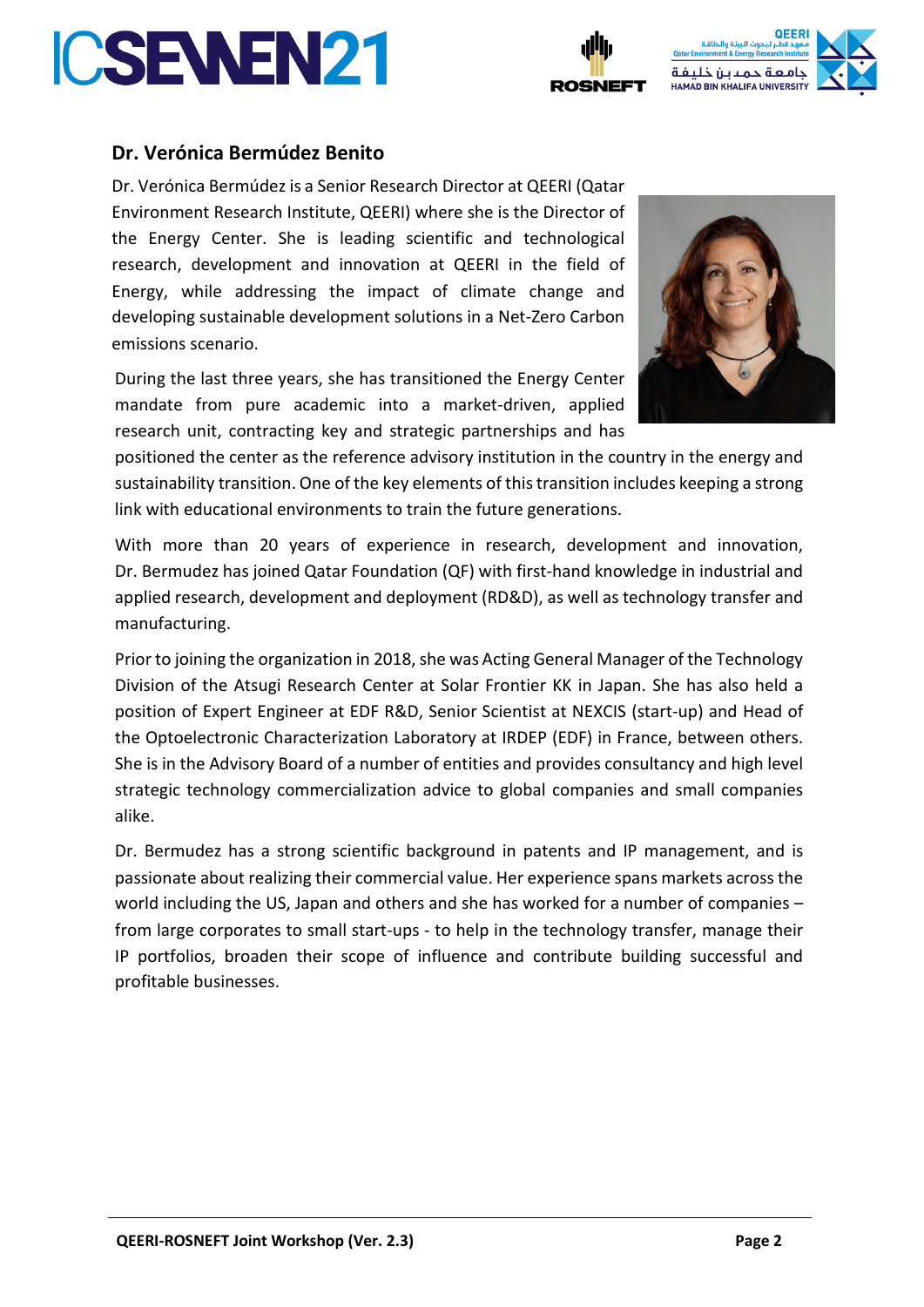

Salim started his career at GE in 2005 through the Edison Engineering Power in the Gulf & Pakistan.

Salim earned a Bachelor of Engineering from Saint Francis University, a BS in Mechanical Engineering from Penn State University, an MS in Aerospace Engineering from the Georgia Institute of Technology, and a dual degree Masters in Law (Executive LLM) from Northwestern Pritzker School of Law and IE Law School.

#### **Erik Dzhordzhashvili**

**ICSENEN21** 

Erik Dzhordzhashvili is a General Director at Rosneft International Center for Research and Development QSTP – LLC, previously being for 3 years Deputy General Director – Representative of Rosneft Oil Company in the MENA region. Additionally, he was responsible for joint international projects in the Education sphere that were successfully implemented in 2019-2021. He has graduated from several higher educational institutions in Russia, including Russian State University of Oil and Gas named after I.M. Gubkin as Oil & Gas manager, followed by supplementary education in Oil & Gas projects management. He holds his expertise in initiation and promotion of international collaborative projects in the Energy and Oil & gas

sectors, as for more than 10 years he was a part of Rosneft team for international projects. He has a strong collaborative and negotiating skills, as he experienced organisation of a lot of Rosneft joint projects with companies and governmental structures in the Middle East, Latin America and Asia, including interaction with high-level management in national and international Oil & Gas companies and Government.

### **Salim Mousallam**

Salim Mousallam is Executive Director of Decarbonization Strategy & Partnerships for Europe, the Middle East, and Africa (EMEA) at GE Gas Power. He leads efforts to provide advanced solutions and drive innovative initiatives to support customers and partners achieve their decarbonization goals.

Development Program. He moved into progressively senior roles, most recently serving as the Regional Sales General Manager for GE Gas





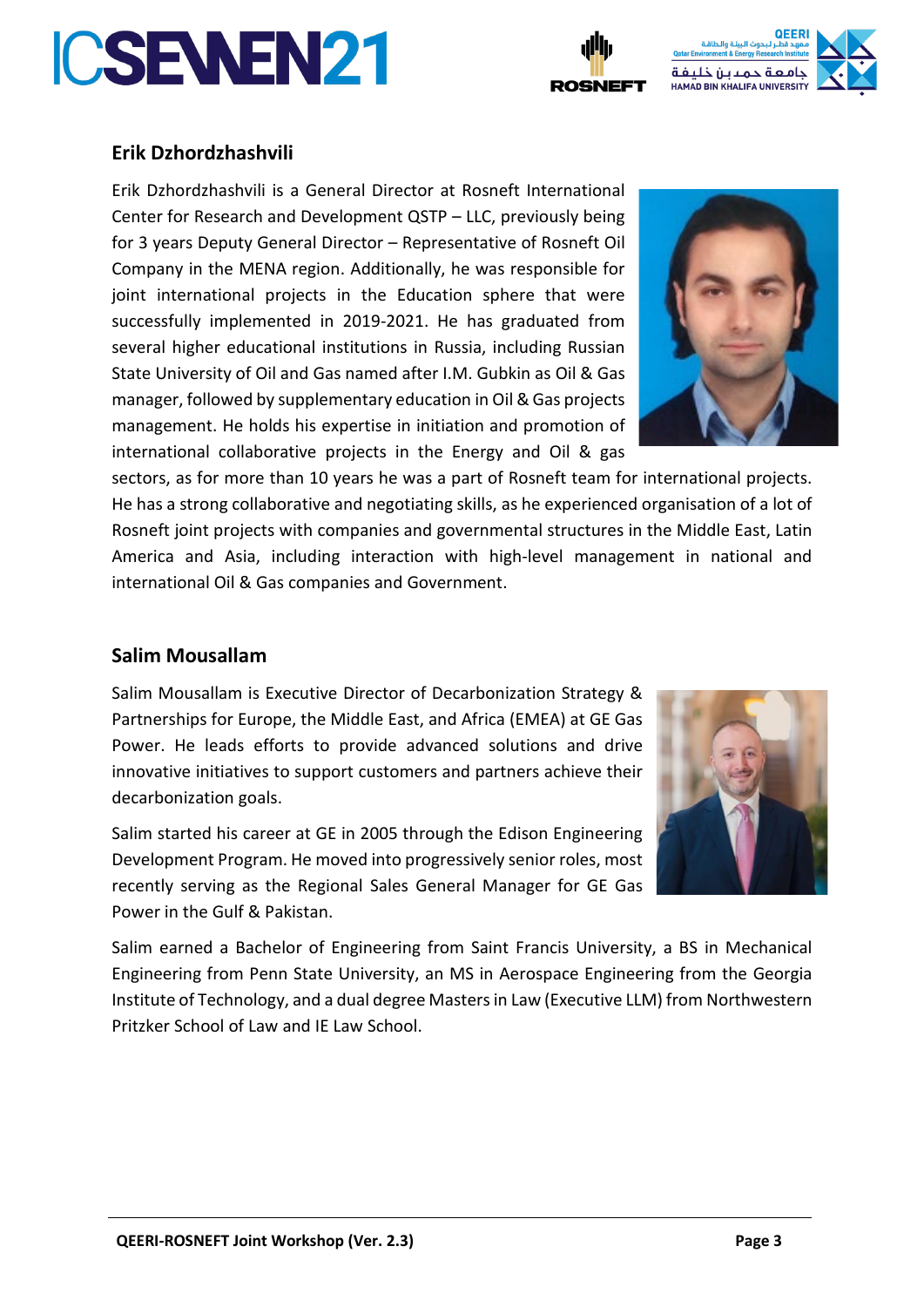





#### **Dr. Sarim Dastgir**

Dr. Dastgir is a Senior Scientist at Qatar Energy and Environment Research Institute (QEERI) and

Associate Professor at the College of Science and Engineering, Hamad Bin Khalifa University (HBKU). He is an expert on a wide range of topics in applied and industrial catalysis with more than 15 years' experience in technology development for the chemical industry. Dr. Dastgir earned his graduation from the Inorganic Chemistry Laboratory, University of Oxford. He is also an entrepreneur of two start-up companies for diverse applications in

the chemical/petrochemical, construction and agricultural industry. He raised more than \$10 million in grants, industrial projects, and start-up funds with a successful implementation of two new processes for chemical manufacturing industry. Prior to his employment at Qatar Foundation, he was appointed as Research Professor in Applied Chemistry and Catalysis at Sultan Qaboos University, Oman.

Dr Dastgir is also a member of the Royal Society of Chemistry (RSC), American Chemical Society (ACS), Canadian Society for Chemistry (CSC), the Society of Petroleum Engineers (SPE) and a Scientific Review Panel member for various government/non-governmental organisations.

#### **Prof. Dr. Valeriy G. Kulichikhin**

Prof. Dr. Valeriy Kulichikhin is the Head of Rheology Laboratory at Topchiev Institute of Petrochemical Synthesis, Russian Academy of Science.

Prof. Dr. Kulichikhin has passed through the Mendeleev University of Chemical Technology in 1965. He was affiliated with the Institute of Chemical Fibres from 1965 until 1986. Prof. Kulichikhin was elected as the head of Polymer Rheology laboratory of the Institute of Petrochemical Synthesis, Russian Academy of Sciences in early 1986. Simultaneously, he engages a position of Professor in Lomonosov Moscow State University.



Prof. Kulichikhin is author of more than 400 papers in Russian and international journals and participant of numerous international conferences. He is also member of the editorial boards of various journals including High Molecular Weight Compounds, Colloid Journal, and Polymer Processing. Prof. Kulichikhin is the laureate of several Russian Academy of Science prizes, and USSR State prize. He is also the head of several grants of the Russian Foundation for Basic Research, the Ministry of Education and Science, and the Russian Science Foundation.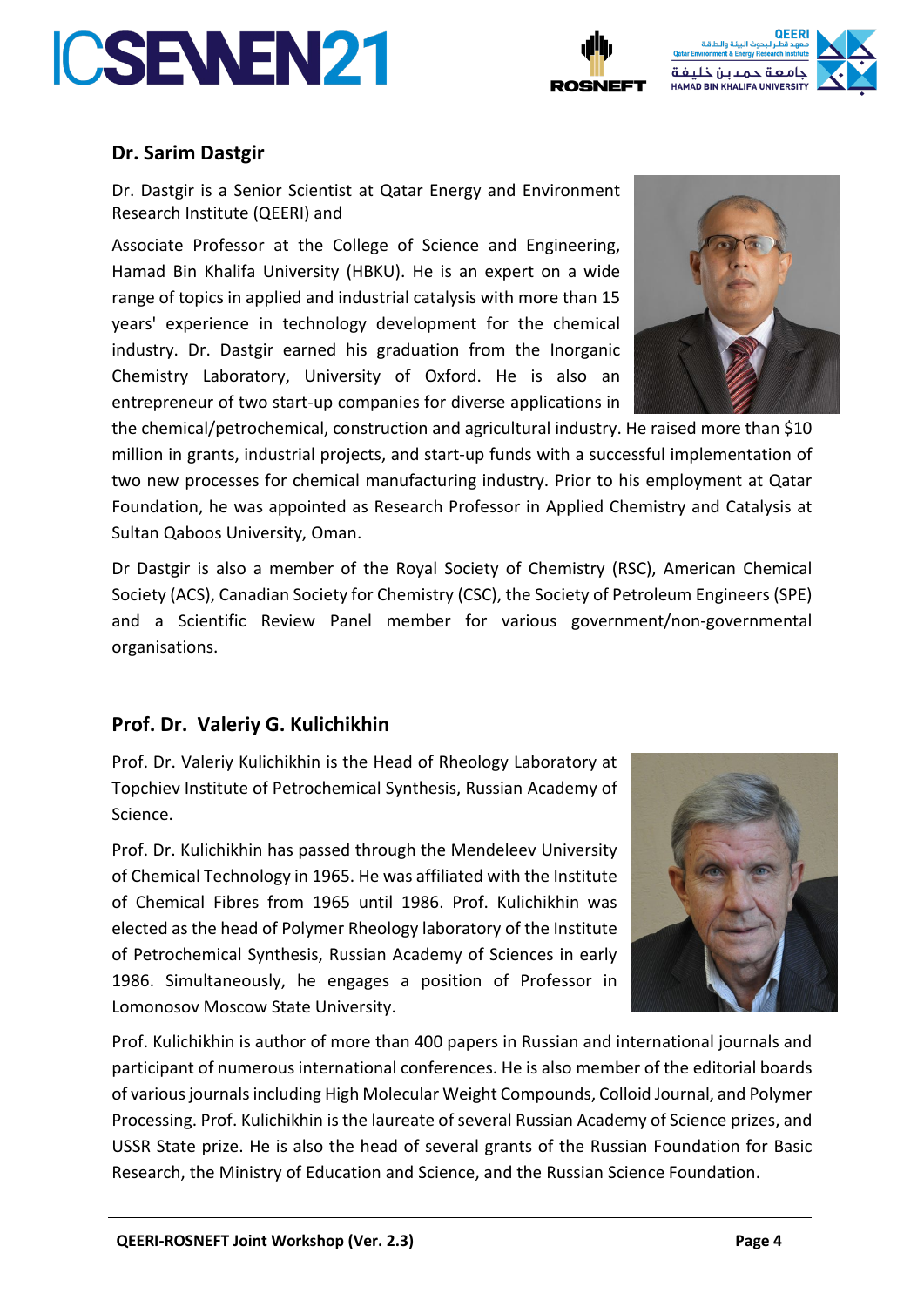### **Prof. Dr. Anton L. Maximov**

Prof. Dr. Anton L. Maximov is the General Director of Topchiev Institute of Petrochemical Synthesis, Russian Academy of Science.

Prof. Maximov completed Candidate of Chemical Sciences in 1996, and Doctor of Chemical Sciences in 2005. He is the laureate of the Government prize in the field of the Science and Engineering in 2012. He is also the corresponding member of the Russian Academy of Sciences.

Dr. Anton L. Maximov is Professor and Chair of Petrochemistry at Moscow State University. He is the Editor of "Petroleum Chemistry" and "Russian Journal of Applied Chemistry". Prof. Maximov is co-author of more than 200 scientific publications, 3 monographs, and 22 patents.

### **Prof. Dr. Konstantin B. Rudyak**

Prof. Dr. Konstantin Rudyak is the General Director of Rosneft United Research and Development Center, Rosneft, Moscow. Prof. Rudyak graduated from the Gubkin State University of Oil and Gas in 1977 with specializing in Basic organic and petrochemical synthesis, and received his PhD in 1989. In 1997, he graduated from the Russian Presidential Academy of National Economy and Public Administration under the President of the Russian Federation. He became Professor of the Department of Oil Processing Technology in 2005 at the Gubkin State University of Oil and Gas. Prof. Rudyak

is the Laureate of the prize of the Government of the Russian Federation in the field of science and technology.

Prof. Rudyak led the commissioning and launching works at catalytic cracking units at the Moscow and Grozny oil refineries. He actively worked in optimization of production at the Angarsk petrochemical complex, Achinsk, Volgograd, Khabarovsk and other refineries. Prof. Rudyak was the Deputy Director of the Department of TNK, TNK-BP from 1998 until 2008. In 2008, he became Head of the Technological Development Division of the Oil Refining Development Department of Rosneft Oil Company. In 20216, he became the General Director of LLC "Rosneft United Research and Development Center".

Prof. Dr. Rudyak was involved in various projects including Development of a process flow diagram for the Primorsky Refinery (Nakhodka), Organization of selection of technical solutions for individual industries at the Primorsky Refinery, Development of plans for the construction of a joint refinery in China, etc.







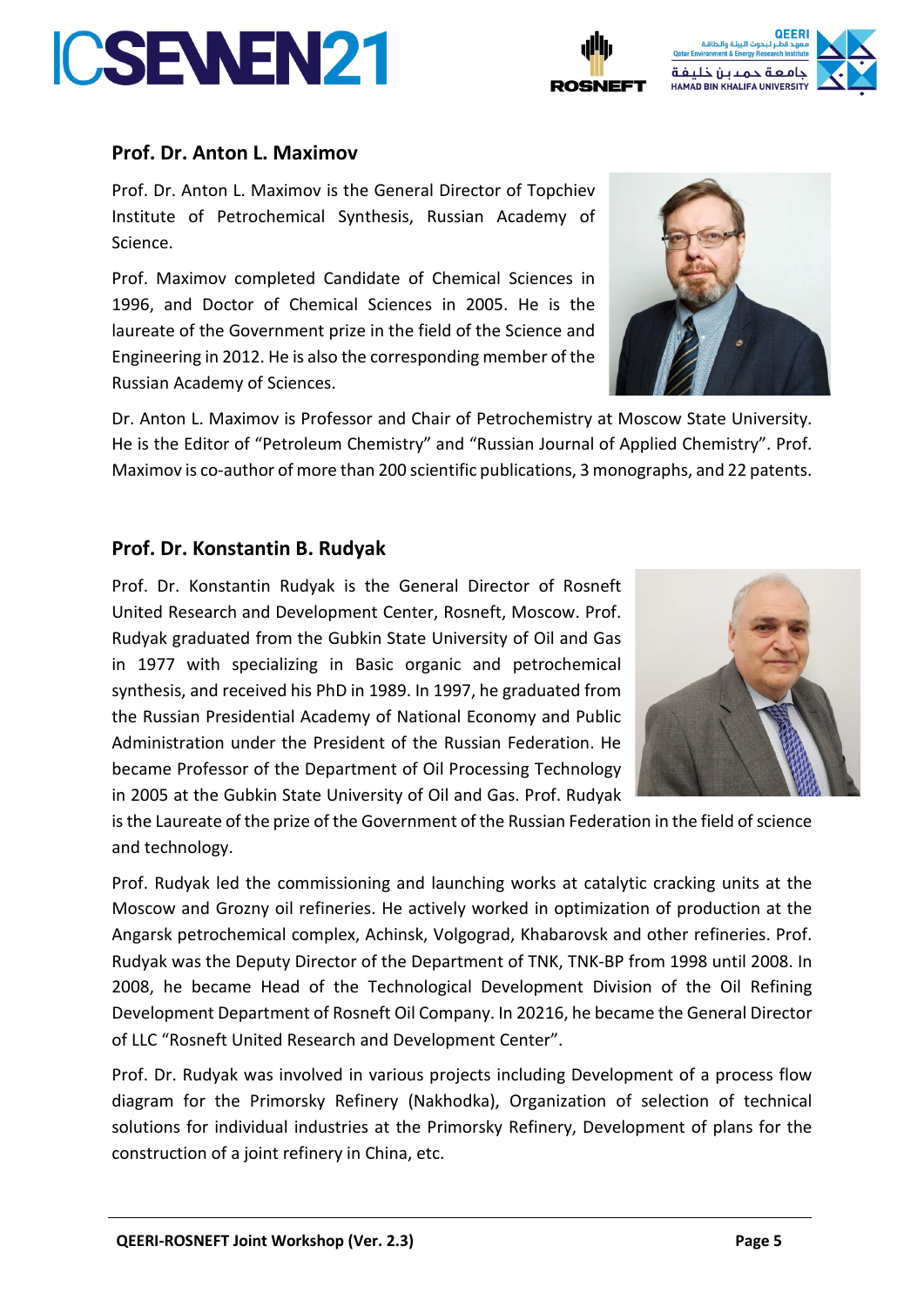



#### **Dr. Boris V. Gabel**

Dr. Boris Gabel graduated from Moscow Power Engineering Institute in 1968. He is a very experienced specialist in bioreactor systems. Dr. Gabel was Director of Biotechnological centre "PhytoTech" from 1990 until 1998. He moved to K. A. Timiryazev Institute of Plant Physiology, Russian Academy of Sciences, as senior researcher and worked there until 2004. In 2004, he joined Pharmaceutical Company CJSC "Partner" as Head of Department and worked there till 2016. He is currently working as engineer at K. A. Timiryazev Institute of plant physiology RAS.



Dr. Gabel is an author of more than 14 research publications and more than 30 patents.

#### **Dr. Vadim O. Samoilov**

Dr. Vadim O. Samoilov is a Research Scientist at Topchiev Institute of Petrochemical Synthesis, Russian Academy of Science.

Dr. Samoilov graduated from the Gubkin Russian State University of Oil and Gas in 2013 and completed his PhD in 2017. Since 2017, he is working as research scientist at Topchiev Institute of Petrochemical Synthesis, Russian Academy of Science.



Dr. Samoilov is co-author of 16 scientific publications, 1 monograph, and 4 patents.

#### **Dr. Maria A. Sinetova**

Dr. Maria Sinetova is the Head of the Laboratory of Ecophysiology of Microalgae, Institute of Plant Physiology, Russian Academy of Sciences. Dr. Sinetova completed her Master of Science in Botany from Moscow State University in 2004, and PhD from Timiryazev Institute of Plant Physiology, Russian Academy of Sciences, in 2010.

Dr. Sinetova's research focus is on Biotechnology of microalgae and cyanobacteria; studying the mechanisms of stress adaptation, biochemistry and ultrastructure of microalgae and cyanobacteria.

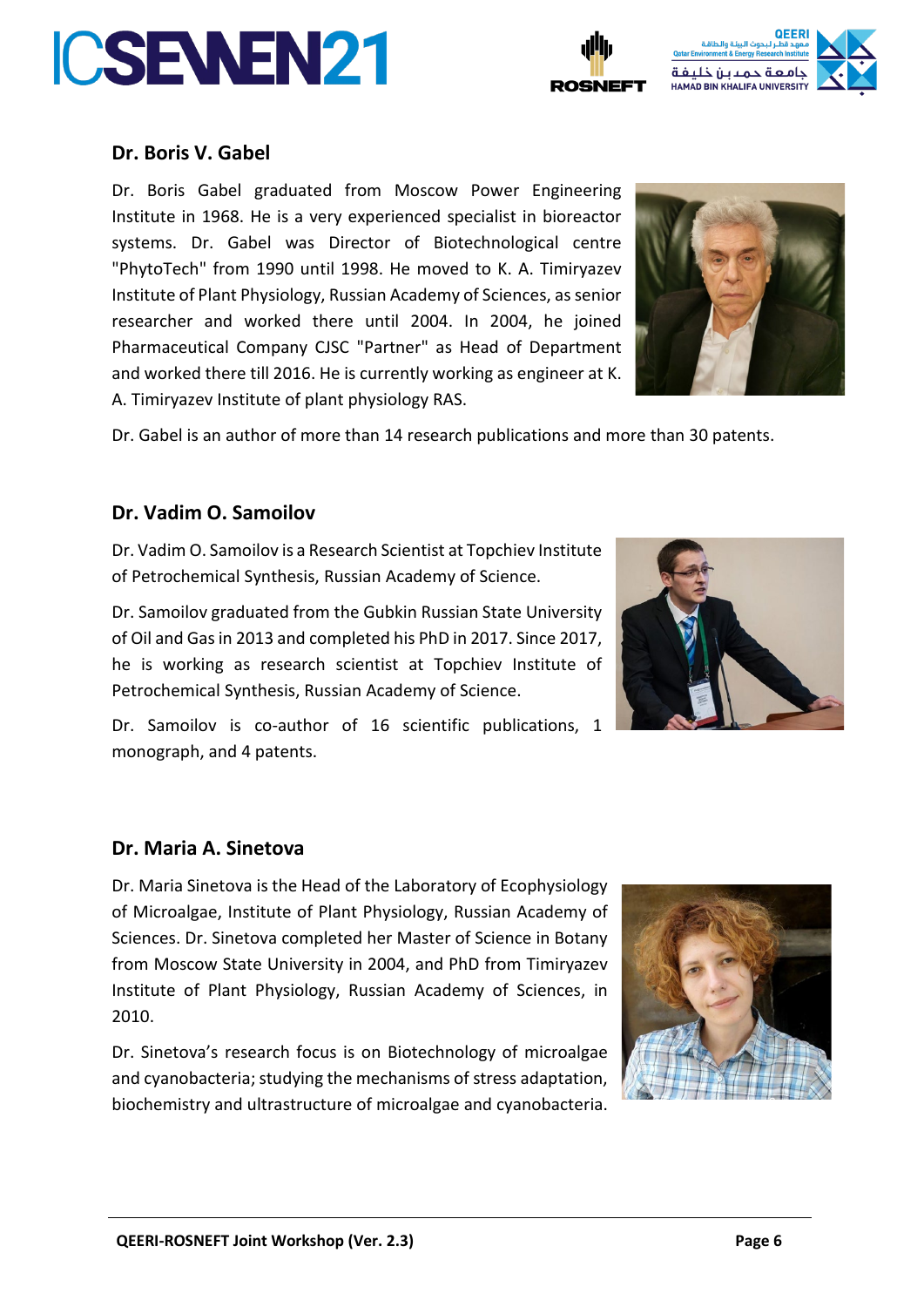



Dr. Dmitry V. Marochkin is the Deputy Head of Oxo-Products Laboratory at LLC "Rosneft United Research and Development Center". Dr. Marochkin graduated in Engineering from D. Mendeleev University of Chemical Technology of Russia in 2009 and obtained PhD from Mendeleev University of Chemical Technology of Russia, in 2012.

Dr. Marochkin is an author of 29 research publications and 13 patents. His research interests in organic chemistry and polymer chemistry, technology of basic organic and petrochemical synthesis, technology of oxo-products.

#### **Dr. Yevgeny V. Korolyev**

Dr. Yevgeny V. Korolyev graduated in Chemistry from Gubkin State Russian University of Oil and Gas in 2003 and obtained his PhD in 2009. He worked as research fellow of Hydrocarbon Reforming Laboratory at Karpov Research Physical Chemical Institute from 2003 to 2010. Then he joined Technogas-GIAP Consulting Ltd. as senior research fellow and worked there until 2013. In 2013, Dr. Korolyev moved to LLC "Rosneft United Research and Development Centre (RN-RDC) and is working in laboratory of polyalphaolefins as senior research fellow.

Dr. Korolyev's research interests are in Polyolefins, Polymerization catalysis, Viscosity modifiers, Aromatics, Zeolite catalysis, XTL Technologies, Synthetic Drilling Fluids, Fuels and Oils.

#### **Dr. Tareq Al-Ansari**

Dr. Tareq Al-Ansari acquired a BEng. in Mechanical Engineering from the University College of London, an MPhil. in Engineering for Sustainable Development from the University of Cambridge, and completed his PhD at Imperial College London in Sustainable Development and Environmental Engineering. Currently, he is an Assistant Professor at the College of Science and Engineering at HBKU within the Division of Sustainable Development and the Division of Engineering Management and Decision Sciences, where he is the division head.







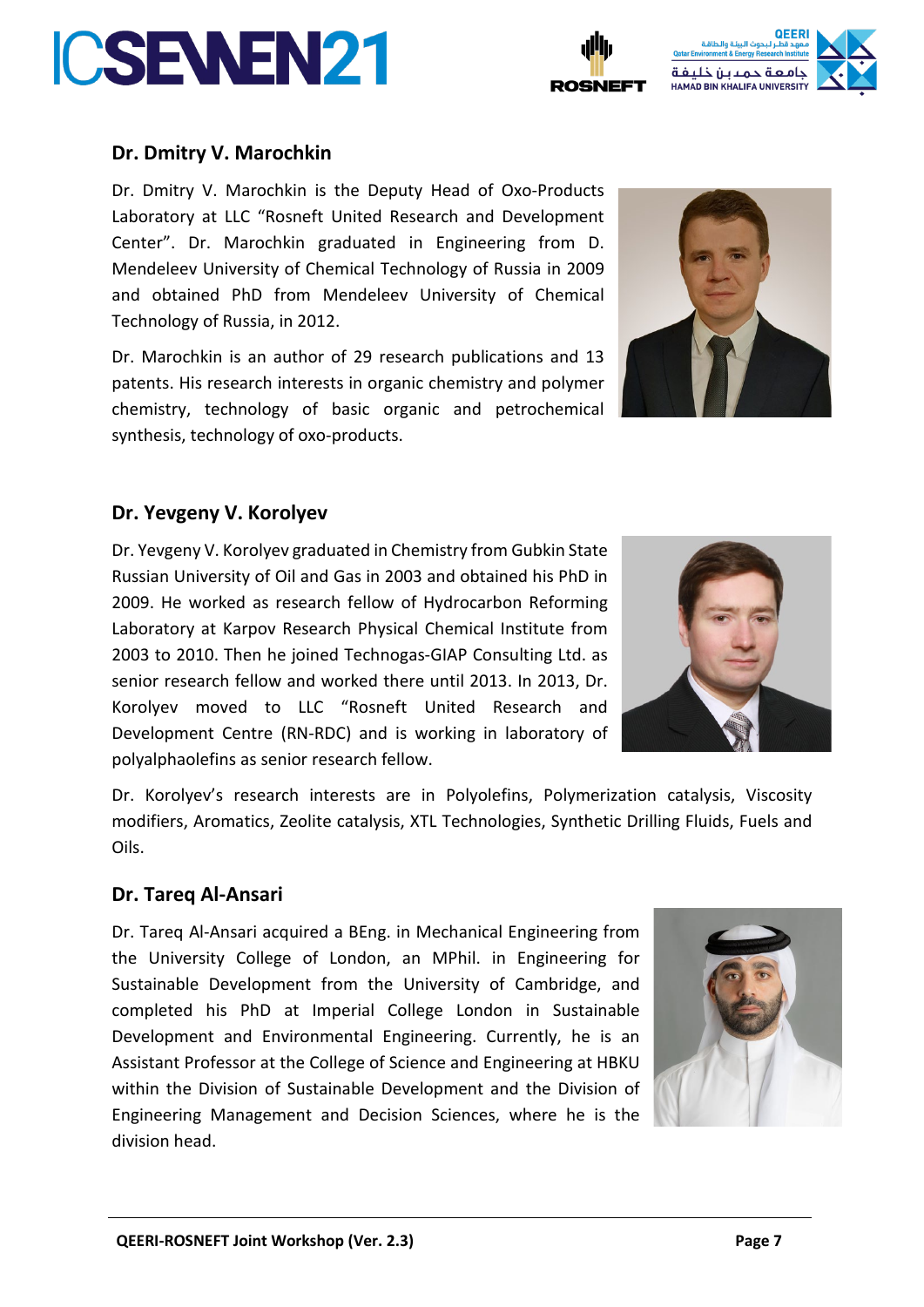



#### **Dr. Abdulkarem Amhamed**

Dr. Abdulkarem Amhamed is a senior scientist, CO<sub>2</sub> Cluster program director, chartered chemical engineer, and trained as a chemical engineer with 22 years' experience in the oil and gas industry including Industry 4.0, and Sustainable Processes Design. Dr. Amhamed earned his doctorate and MSc degrees in Chemical Engineering from Bradford University, UK, and the University of Salford UK, respectively. He is the  $CO<sub>2</sub>$  Cluster Program Director at the Qatar Environment and Energy Research Institute (QEERI). He is also the technical lead for the Doha case study of the formulating



sustainable urban Food-Water-Energy Nexus project; FWE strategy by optimizing the synergetic effects among food, water, and energy sectors funded by the Belmont Forum and QNRF. He held many senior research and management positions in industry including Strategic Research Project Lead between Qatar Petroleum and UOP Honeywell USA (10 Million USD) and previously as General Managing Director of ESSO Company, Libya, among other senior roles. His research and industrial experience have attracted more than \$10 million in external funding. Currently, he is developing a new technology for Direct CO<sub>2</sub> capture from the atmosphere (DAC-AC).

#### **Dr. Shahid Rasul**

Dr. Shahid Rasul is the founder and Principal Investigator of Textile Circular Economy (TEXONOMY, [https://texonomy.org/\)](https://texonomy.org/). Dr. Rasul's research aims to eliminate all types of wastefulness (Energy, Chemicals, Water, Air, Solid, land, human capital) in the textile sector through the application of innovations in policy, science and technology. Dr. Rasul is currently engaged with Race To Zero campaign which collaborates with textile stakeholders to develop a process to bring all types of textile waste into a circular economy model. Moreover, Dr. Rasul is the Director of Advance Practice at Mechanical and Construction Engineering at Northumbria University and is responsible for determining the MCE's advance



practice strategic objectives and policies. Dr. Rasul teaches on sustainable energy systems and currently supervising 3 PhD and 6 masters students.

Dr. Rasul has published more than 30 publications in highly reputed journals related to sustainable energy systems and has been invited as a keynote speaker at several international scientific forums.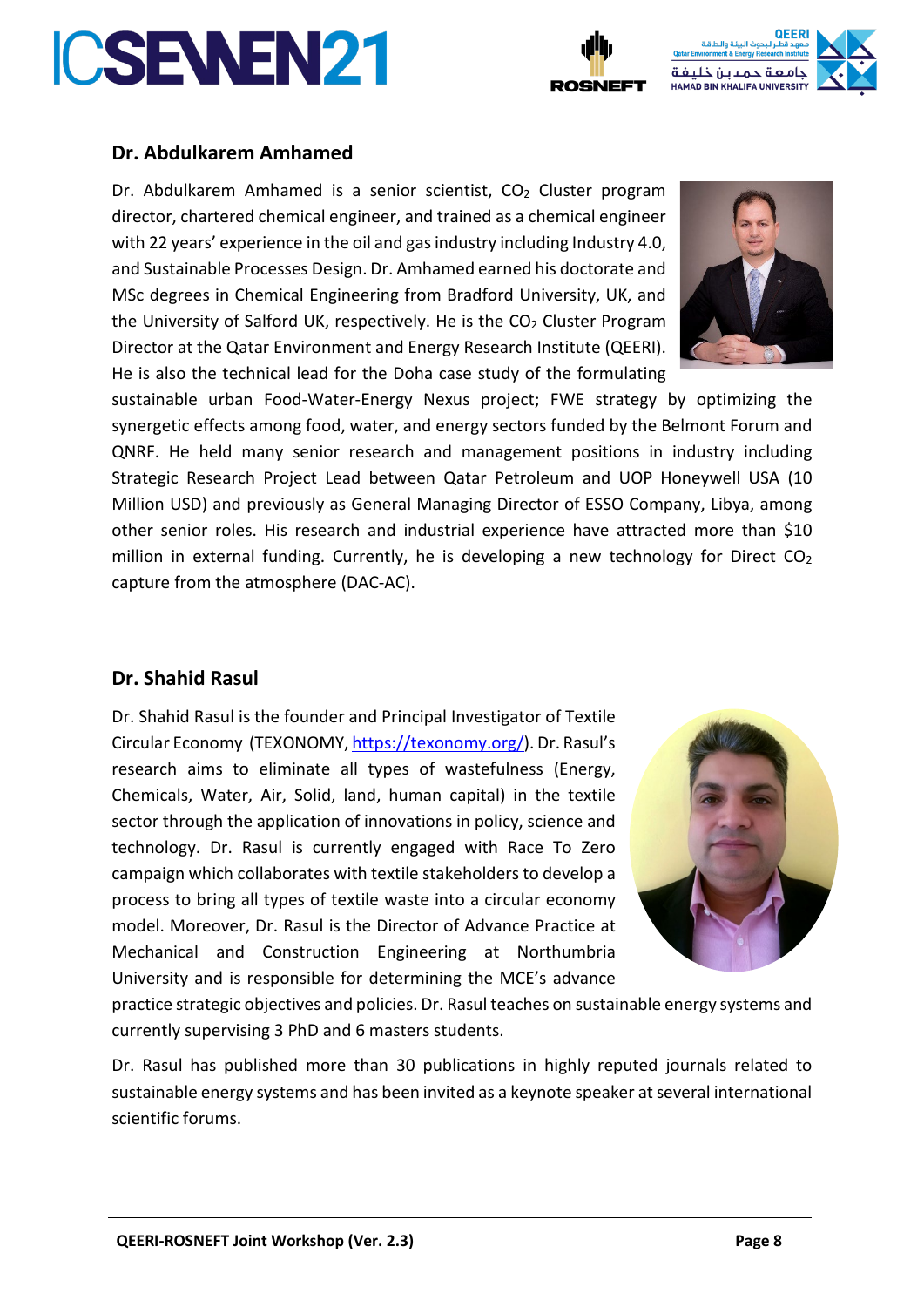



#### **Dr. John Arthur**

Dr. John Arthur is an expert in the design of applied risk and resilience reasoning systems for complex organisations. He is the strategic director of Texonomy and director of J Arthur Consult established in October 2014 and specialising in addressing the organisational psychology of resilience and risk reasoning, its impact on competitive strategic decision making, operational development and communities. Examples include Issues Management, Crisis Prevention, Operational Resilience Supply Chain risk and Community Resilience. Between 2002 and 2014



John worked in five different international roles in Unilever most recently as the Global Resilience Director and, before that, as the global lead for Crisis Prevention and Response.

#### **Giuseppe Pezzini**

Giuseppe Pezzini is the CEO of Pielleitalia, working in the high-tech textile and manufacturing uniforms and merchandising. He received Master's degree in Economics and Business in 1989 from Bergamo University.

Giuseppe is well acquainted with the whole textile supply chain and he is an expert in technical textiles and sustainable clothing. In 2016, he became the Managing Director of a company working and operating in the fashion industry, after having acquired the majority of its capital.

In 2021, Mr. Pezzini took a step forward in the expansion of the group by founding pielleswiss, a company under Swiss law based in the Innovation Park of Neuchâtel. Its mission is to broaden the field of action in the search for new solutions to transform post-consumer products of the textile industry into nutrients for other industries and in the identification of new innovative technologies for sustainable development.

Mr. Pezzini held various important offices in the past including:

CEO Superna (Company then merged with pielleitalia in 2020) since 2016.

Board Member of Dedalo Esco s.p.a. (Energy Service Company) from 2008 to 2010.

In Charge of the Italian market of technical protective fabrics for Chamatex (F) from 2002 to 2010.

For Chargeurs group (F), In Charge of the Italian market of waterproof and breathable fabrics from 1998 to 2002, and In charge of the Italian market of technical protective fabrics for NCV, Porcher group (F) from 1996 to 2001.